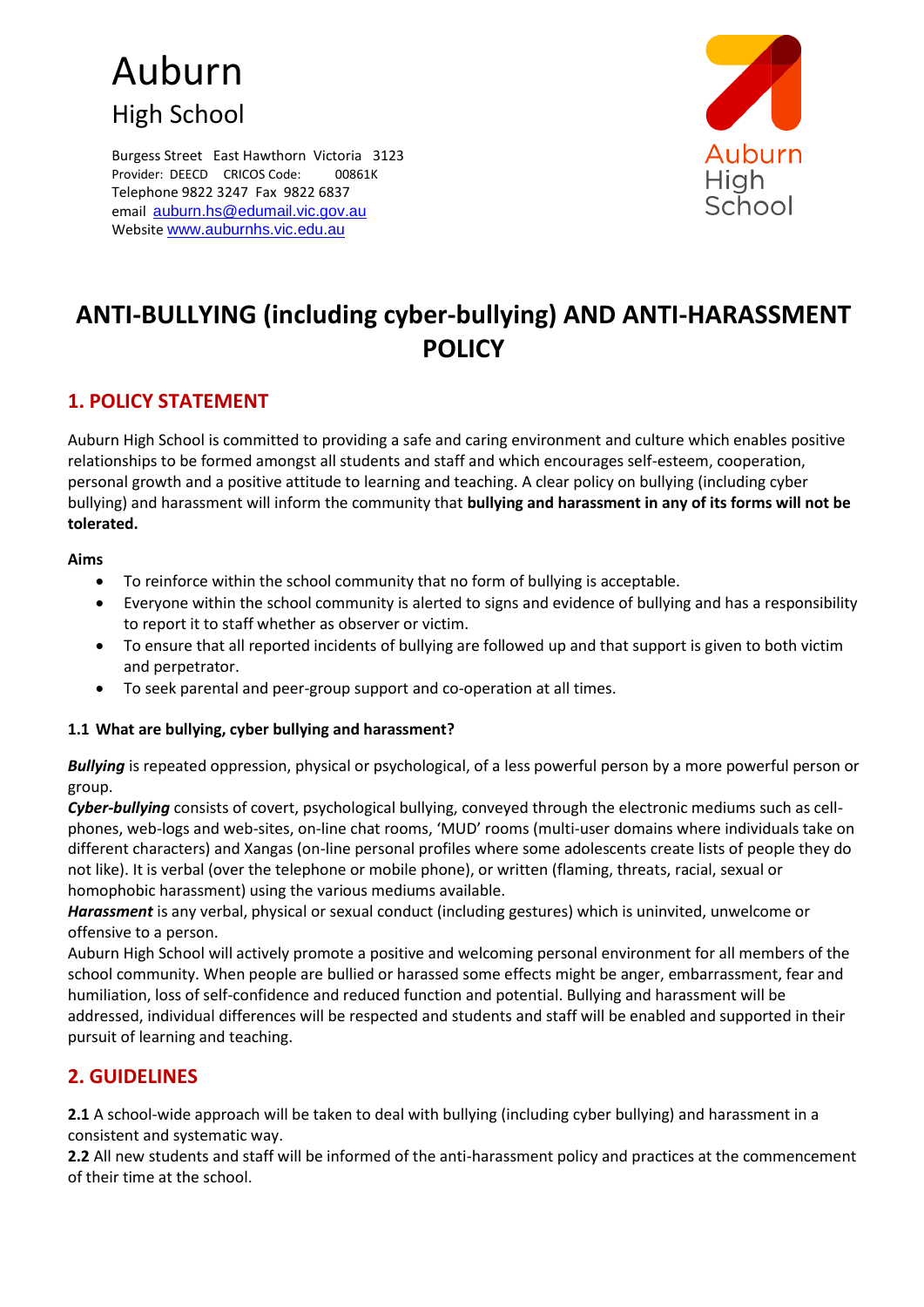**2.3** All complaints of harassment will be heard in confidence and taken seriously.

**2.4** Auburn High School will organise preventative curriculum programs that promote resilience, life and social skills, assertiveness, conflict resolution and problem solving.

**2.5** Staff programs will occur periodically to keep staff informed of current issues/strategies for dealing with these issues.

**2.6** There will be disciplinary consequences, covering a range of strategies, for those in breach of the Anti-Bullying (including cyber bullying) and Anti- Harassment Policy, guidelines and procedures **(see Appendix A)**.

## **3. PROGRAM**

**3.1** Constructive strategies to deal with harassment will include: education in coping strategies; assertiveness training; problem solving and social skills; counselling and behaviour modification. These strategies will be employed in preference to punitive sanctions and negative consequences.

**3.2.1** The Anti-Bullying and Anti-Harassment Policy of the school will be widely promoted to students, staff, parents/carers and the local community.

**3.2.2** A summary of the policy will be included in the Student Enrolment Package while new staff will receive extensive documentation as part of the school's induction process.

**3.3** The school leadership team and the teachers will work together to ensure the safety of all school members in situations of bullying (including cyber bullying) and harassment, by thoroughly investigating all complaints while respecting the need for confidentiality, notifying parents/carers and planning interventions. If a teacher feels a student is at serious and imminent risk from bullying (including cyber bullying) and harassment then it is their professional duty to pass on the information to an appropriate person in order to ensure appropriate support for the student. It is important that teachers document fully their interaction with the student and to verify the actions taken.

**3.4** Student programs will be organized to raise student awareness about bullying (including cyber bullying) and harassment, to provide a forum for discussion of matters and to aid development of attitudes. Some matters will be dealt with formally in the curriculum and in peer support programs, leadership programs, extra-curricular programs and occasional activities run by outside experts and workers. The curriculum will include anti-bullying messages and strategies in line with current DEECD materials e.g. 'The Friendly Schools' and 'No Blame Approach to Bullying' programs.

**3.5.1** Professional development will be provided for staff relating to bullying (including cyber bullying) and harassment and proven strategies to address these issues in classrooms will be shared with all staff.

**3.5.2** The school will provide specialist resources such as books, videos, kits and off site in-service activities to assist staff in responding appropriately to bullying (including cyber bullying) and harassment issues **3.6**  Disciplinary consequences for bullying (including cyber bullying) and harassment will comply with the school's Welfare and Discipline Policy. The principal or their nominee will provide disciplinary consequences including suspension in accordance with Department of Education and Early Childhood Development (DEECD) guidelines.

## **4. LINKS AND APPENDICES (including processes related to this policy)**

Links which are connected with this policy are:

- DEECD's Effective Schools are Engaging Schools: Student Engagement Policy Guidelines
- DEECD's Safe Schools are Effective School's
- DEECD's Student Engagement Policy Guidelines

The school's Internet Use Policy (re cyber-bullying) DEECD's Respectful Schools

Appendix A: Anti-Bullying (including cyber-bullying) and Anti-Harassment Procedures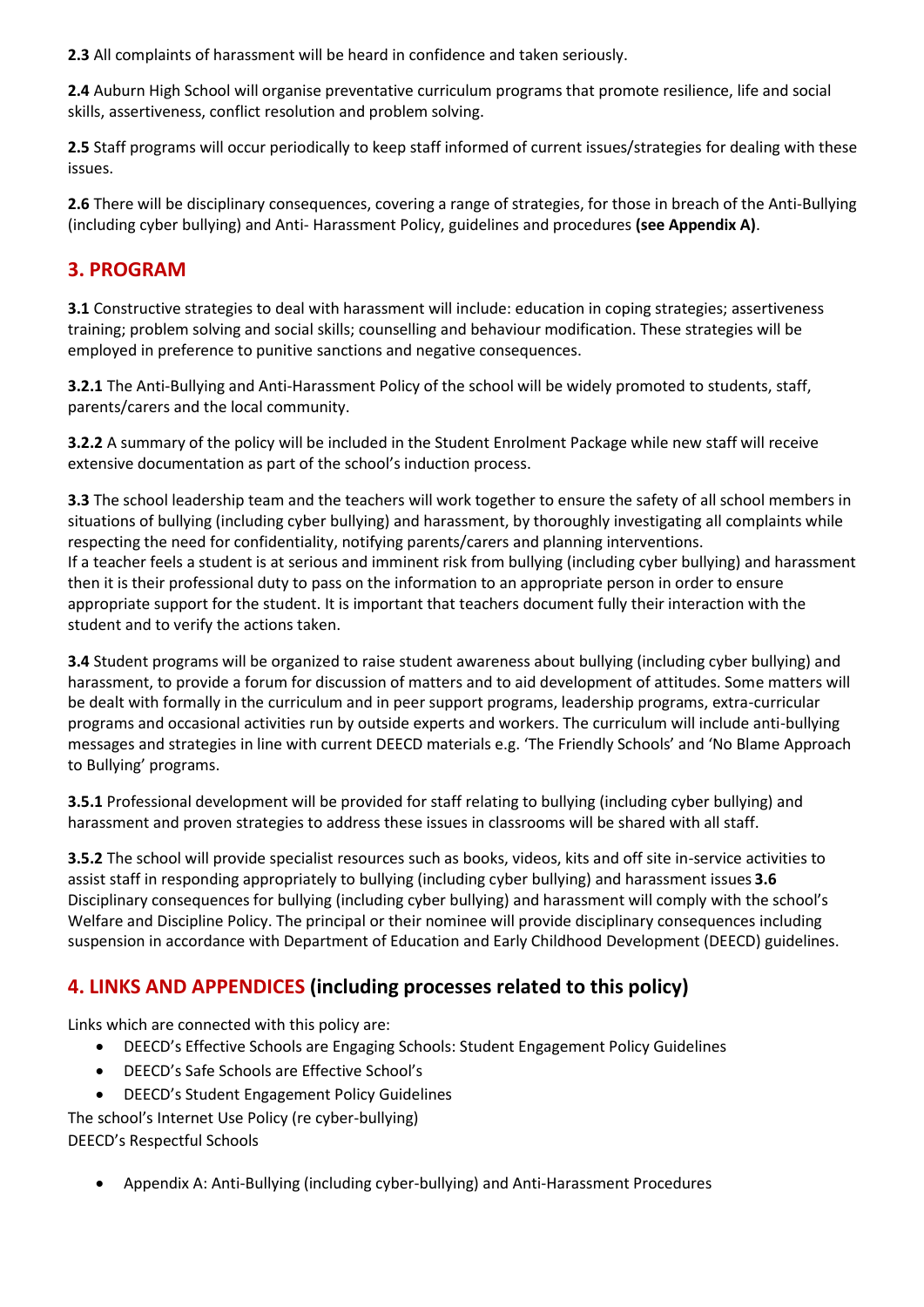## **5. EVALUATION**

This policy will be reviewed annually or more often if necessary due to changes in regulations or circumstances.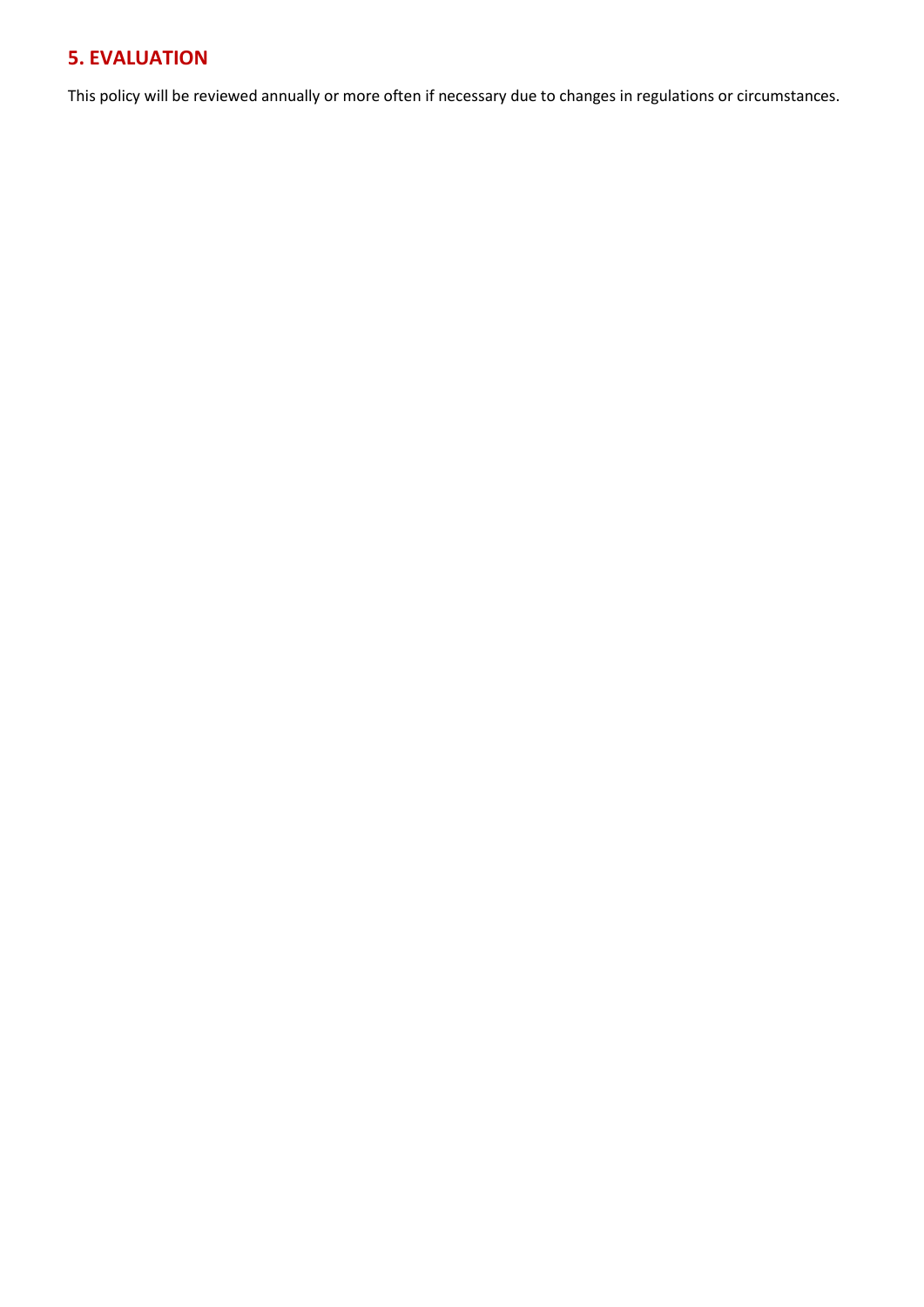## **Appendix A Anti-Bullying (including cyber-bullying) and Anti-Harassment Procedures**

## **1. What are Bullying, Cyber Bullying and Harassment?**

### **1.1 Bullying**

#### *Definition of Bullying*

Bullying is when someone, or a group of people, who have more power at the time, deliberately upset or hurt another person, their property, reputation or social acceptance on more than one occasion.

## *Types of Bullying*

There are three broad categories of bullying:

- **Direct physical bullying**  e.g. hitting, tripping, and pushing or damaging property.
- **Direct verbal bullying**  e.g. name calling, insults, homophobic or racist remarks, verbal abuse.
- **Indirect bullying**  this form of bullying is harder to recognise and often carried out behind the bullied student's back. It is designed to harm someone's social reputation and/or cause humiliation. Indirect bullying includes:
- $\triangleright$  lying and spreading rumours
- $\triangleright$  playing nasty jokes to embarrass and humiliate
- $\triangleright$  mimicking
- $\triangleright$  encouraging others to socially exclude someone
- $\triangleright$  damaging someone's social reputation and social acceptance
- $\triangleright$  cyber-bullying, which involves the use of electronic means to humiliate and distress

#### *What Bullying is Not*

Many distressing behaviours are not examples of bullying even though they are unpleasant and often require teacher intervention and management. There are three socially unpleasant situations that are often confused with bullying:

#### *Mutual Conflict*

In mutual conflict situations, there is an argument or disagreement between students but not an imbalance of power. Both parties are upset and usually both want a resolution to the problem. However, unresolved mutual conflict sometimes develops into a bullying situation with one person becoming targeted repeatedly for 'retaliation' in a one-sided way.

#### *Social Rejection or Dislike*

Unless the social rejection is directed towards someone specific and involves deliberate and repeated attempts to cause distress, exclude or create dislike by others, it is not bullying.

*Single-episode acts of nastiness or meanness, or random acts of aggression or intimidation* 

Single episodes of nastiness or physical aggression are not the same as bullying. If a student is verbally abused or pushed on one occasion they are not being bullied.

Nastiness or physical aggression that is directed towards many different students is not the same as bullying.

#### **1.2 Cyber-bullying**

Consists of covert, psychological bullying, conveyed through the electronic mediums such as cell-phones, weblogs and web-sites, on-line chat rooms, 'MUD' rooms (multi-user domains where individuals take on different characters) and Xangas (on-line personal profiles where some adolescents create lists of people they do not like). It is verbal (over the telephone or mobile phone), or written (flaming, threats, racial, sexual or homophobic harassment) using the various mediums available.

#### **1.3 Harassment**

Is any verbal, physical or sexual conduct (including gestures) which is uninvited, unwelcome or offensive to a person.

## **2. Why do we have a Policy on these?**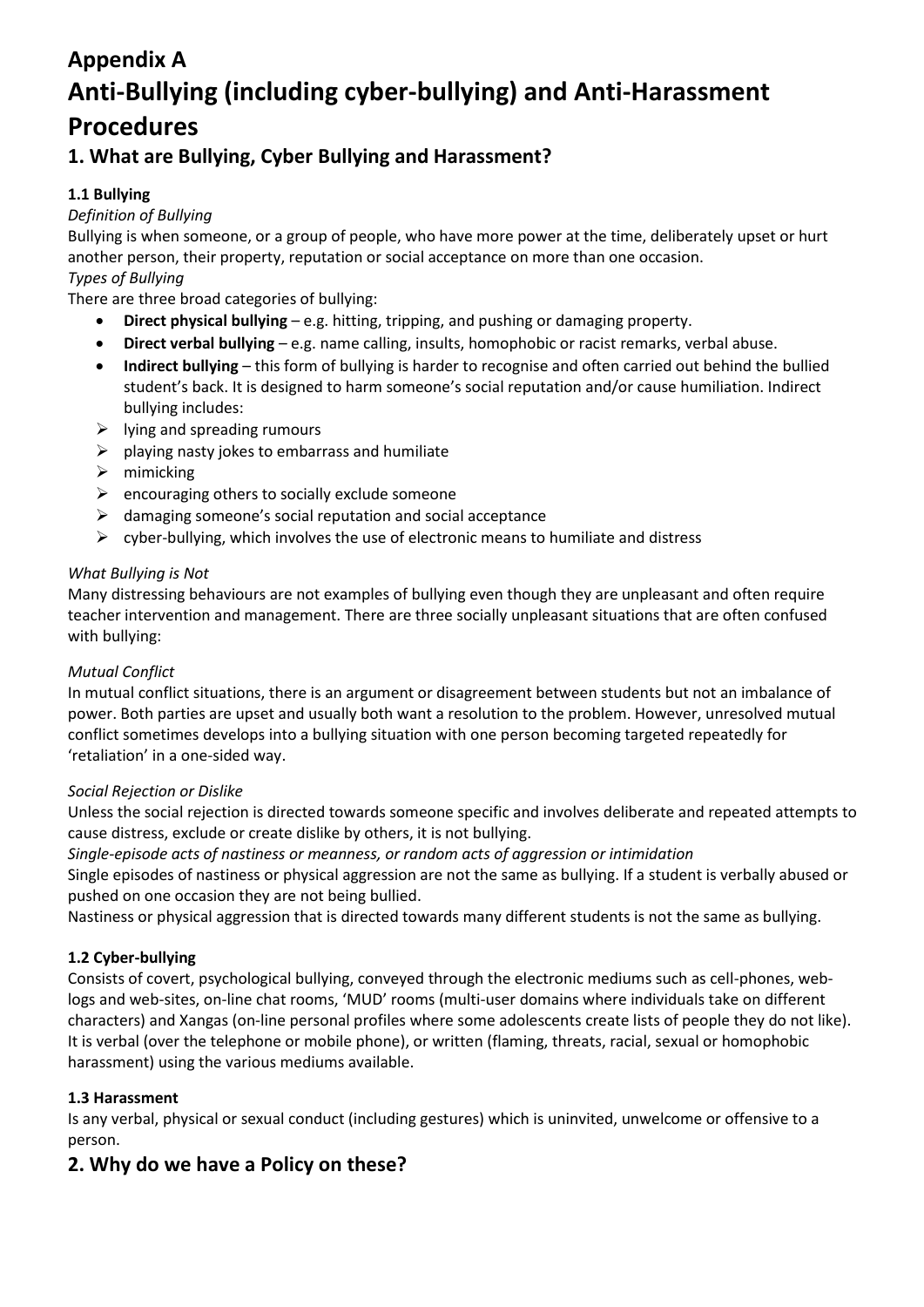To provide a safe and friendly college environment for students and staff and to encourage care, courtesy and respect for others. All persons have a legal right to protection from harassment under the *Commonwealth Sex Discrimination Act* and the *Victorian Equal Opportunity Act*.

## **3. What are the effects of Bullying and Harassment?**

- poor health anxiety, depression
- lower self esteem
- reduced study performance
- missed classes, social withdrawal
- reduced career prospects

#### **3.1 Am I bullying or harassing someone?**

- If you are not sure about your behaviour you can:
- check it out by asking if it is offensive or inappropriate
- stop it
- apologise
- take it seriously if someone says they are feeling uncomfortable
- talk it over with an adviser or somebody who has an understanding of the issues

#### **3.2 What are some of the feelings victims of bullying or harassment may experience?**

"*I will ignore it and it will go away*."

If anything it will make things worse - you will give the impression that you agree with the situation.

*"I don't want to cause trouble*."

Most causes of harassment are sorted out quite simply. By speaking up, action can be taken to address the problem.

"*Am I to blame?"* 

Victims of harassment or bullying sometimes feel that it is their fault. Victims are made to feel guilty by the offender and often blame themselves. It is your right to have a safe environment free from harassment or bullying.

"*Am I imagining things?"* 

Often our hunches are correct. Rather than put up with nagging doubts, talk to someone about your feelings.

#### **3.3 Bullying or harassment can often make people feel:**

- embarrassed or ashamed
- **•** offended or humiliated
- intimidated or frightened
- uncomfortable

## **4. What should you do if you see another person being bullied or harassed?**

Tell the person that you witnessed the incident and advise them to report it to an appropriate person. However, if your friend is harassing another person, let them know that their behaviour is unacceptable. Bystanders who do nothing to stop bullying may be contributing to the problem by providing an audience for the bully.

#### **4.1 Bullying can involve**

- grabbing, aggressive staring, hitting, pinching kicking, pushing and shoving
- publicly excluding a person from your group
- knocking a person's books or belongings out of their hands or off their desk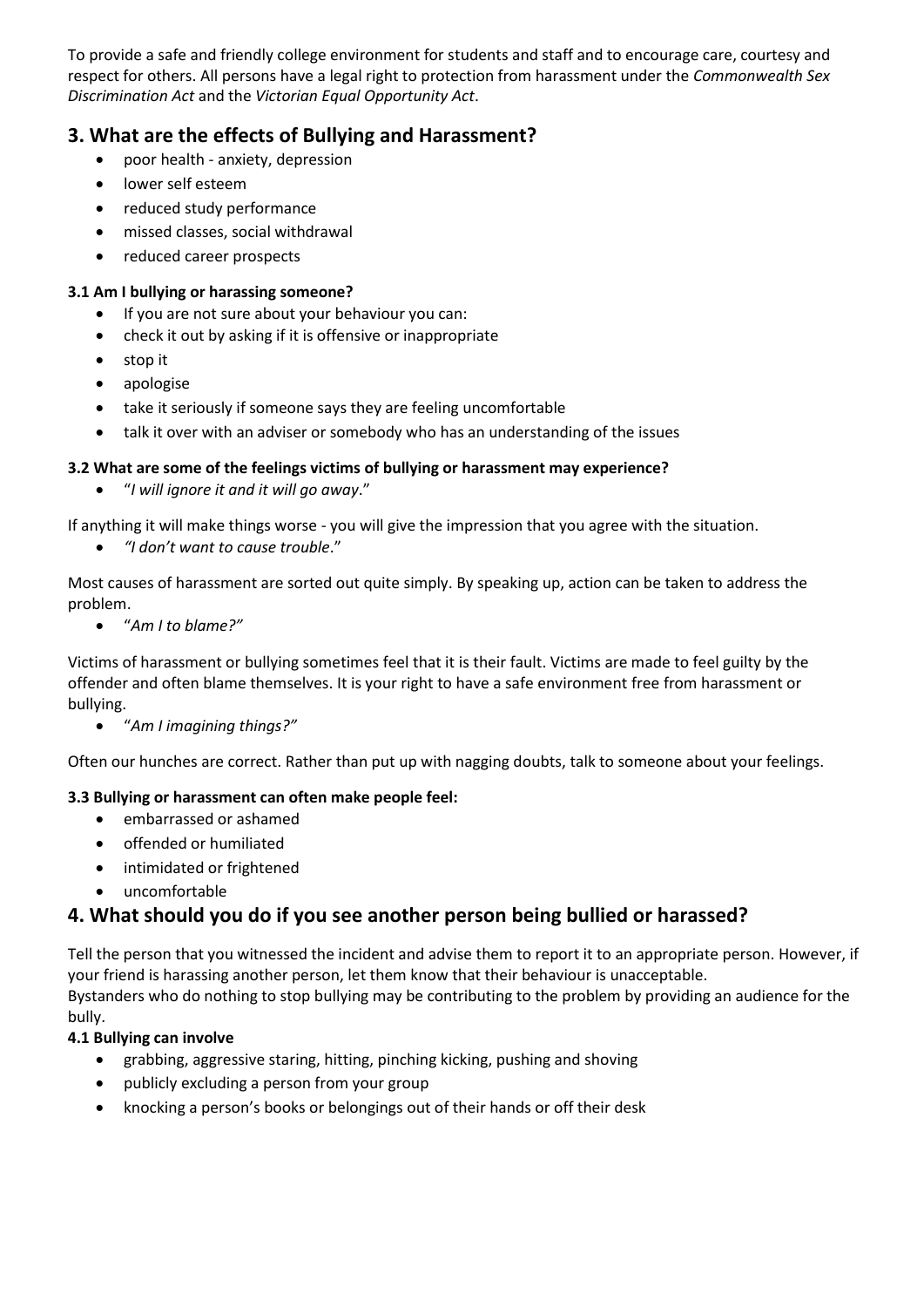• teasing a person because of their looks

#### **4.2 Cyber-bullying can involve**

- *Flaming*  online fights using electronic messages with angry or vulgar messages
- *Harassment*  repeatedly sending nasty, mean and insulting messages
- Denigration posting or sending gossip or rumours about a person to damage his/her reputation or friendships
- *Outing*  sharing someone's secrets or embarrassing information or images online
- *Exclusion*  intentionally and cruelly excluding someone from an online group
- *Cyber-stalking*  repeated, intense harassment and denigration that includes threats or creates significant fear

#### **4.3 Harassment is usually directed at a person because of their gender, race, creed or abilities –** *it can be subtle or explicit*

- *Subtle (the most common)* they include:
- offensive staring and leering
- unwanted comments about physical appearance and sexual preference
- racist or smutty comments or jokes
- questions about another's sexual activity
- persistent comments about a person's private life or family
- physical contact e.g. purposely brushing up against another's body
- offensive name calling
- *Explicit (obvious)* they include:
- grabbing, aggressive hitting, pinching and shoving, etc
- unwelcome patting, touching, embracing
- repeated requests for dates, especially after refusal
- offensive gestures, jokes, comments, letters, phone calls or e-mail
- sexually and/or racially provocative remarks
- displays of sexually graphic material pornography
- requests for sexual favours
- extreme forms of sexual harassment will lead to criminal prosecution

## **5. What do you do if you are being bullied or harassed?**

- tell the person you don't like what they are doing and you want them to stop
- discuss the matter with a Coordinator, Student Welfare Coordinator or peer mediator, peer support leader or a teacher that you feel comfortable with
- the school will take your concerns seriously all complaints will be treated confidentially**5.1 How will your complaint be dealt with?** Your concerns will be taken seriously. All complaints will be treated confidentially. School procedures for responding to a student who bullies or harasses others are set out below:

#### *Level 1*

- If the bullying or harassment incident is minor or first time occurrence, teachers may elect to use one or more anti-bullying practices:
- stopping the bullying/re-statement of rules and consequences
- restorative questioning
- think time detention
- private conference
- shared control discussion
- If the student does not take control over his/her behaviour, an Incident Report Form should be completed and submitted to the student welfare coordinator or principal/assistant principal.